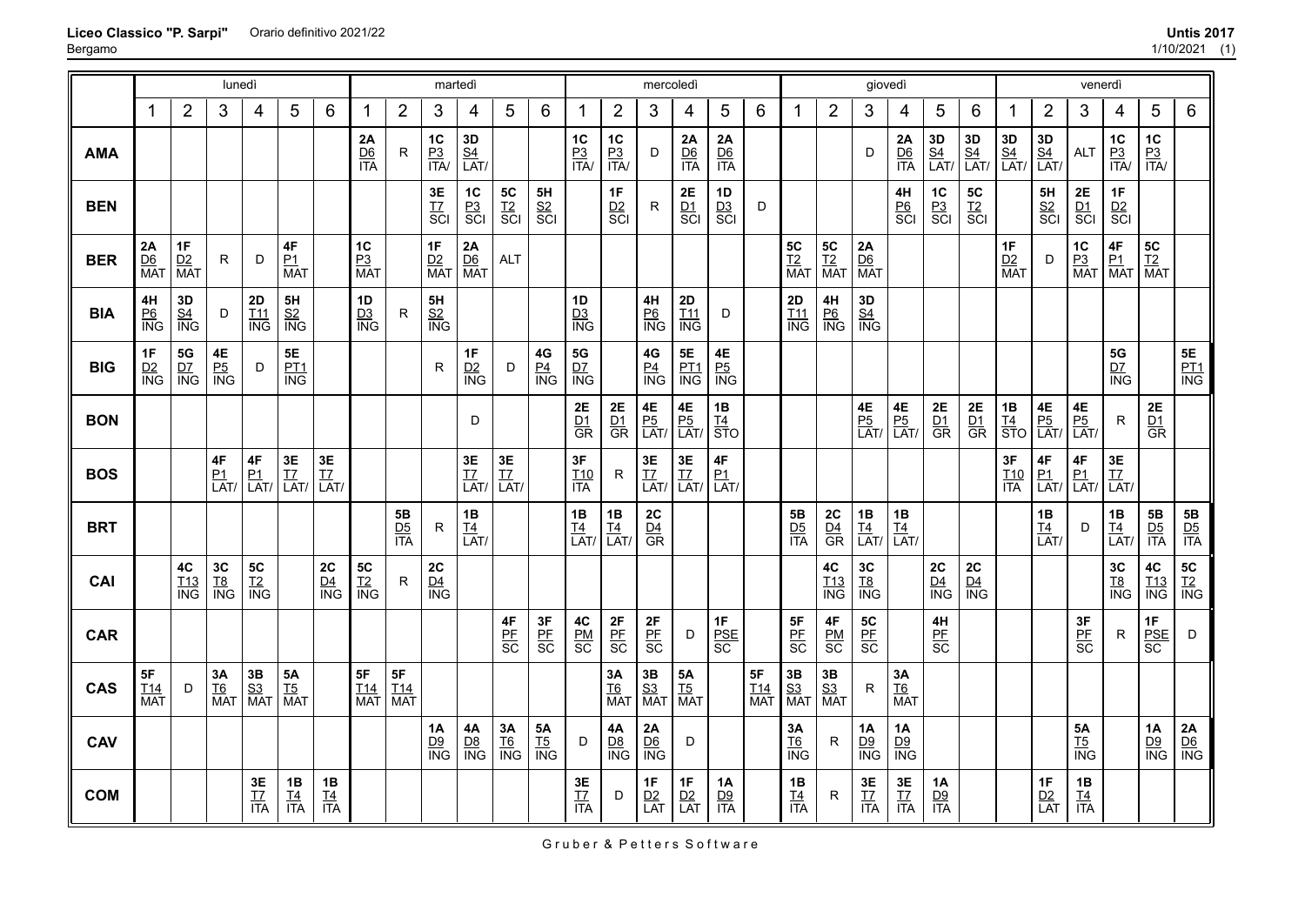|            |                                |                        | lunedì                 |                                 |                                       |                                              |                               |                                                               | martedì                        |                                |                                                 |                                |                      |                                     | mercoledì                      |                                |                                     |                               |                                                     |                                | giovedì                                      |                                                    |                                     |                          |                                |                                | venerdì                             |                                 |                                    |                                                                                                                      |
|------------|--------------------------------|------------------------|------------------------|---------------------------------|---------------------------------------|----------------------------------------------|-------------------------------|---------------------------------------------------------------|--------------------------------|--------------------------------|-------------------------------------------------|--------------------------------|----------------------|-------------------------------------|--------------------------------|--------------------------------|-------------------------------------|-------------------------------|-----------------------------------------------------|--------------------------------|----------------------------------------------|----------------------------------------------------|-------------------------------------|--------------------------|--------------------------------|--------------------------------|-------------------------------------|---------------------------------|------------------------------------|----------------------------------------------------------------------------------------------------------------------|
|            | 1                              | $\overline{2}$         | 3                      | 4                               | 5                                     | $6\phantom{1}$                               | 1                             | $\overline{2}$                                                | 3                              | 4                              | $5\phantom{.0}$                                 | 6                              | 1                    | $\overline{2}$                      | 3                              | 4                              | 5                                   | $6\phantom{1}6$               | 1                                                   | $\overline{2}$                 | 3                                            | $\overline{4}$                                     | 5                                   | 6                        | 1                              | $\overline{2}$                 | 3                                   | 4                               | 5                                  | $\,6\,$                                                                                                              |
| <b>CUC</b> | <b>5C</b><br><u>T2</u><br>LAT/ | $rac{TC}{LAT}$         | <b>ALT</b>             | $4\mathsf{G}$<br>$rac{P4}{ITA}$ | $rac{4G}{P4}$                         |                                              | 2C<br>$\frac{D4}{STO}$        |                                                               | <b>5C</b><br><u>T2</u><br>LAT/ | <b>5C</b><br><u>T2</u><br>LAT/ |                                                 |                                | <b>ALT</b>           |                                     |                                | $rac{2C}{\frac{D4}{STO}}$      | <b>5G</b><br><u>D7</u><br>LAT       | <b>5G</b><br><u>D7</u><br>LAT |                                                     |                                |                                              |                                                    |                                     |                          | <b>5C</b><br><u>T2</u><br>LAT/ | <b>5C</b><br><u>T2</u><br>LAT/ |                                     | $4\mathsf{G}$<br>$rac{P4}{ITA}$ | $4\mathsf{G}$<br>$rac{P4}{ITA}$    |                                                                                                                      |
| <b>CZN</b> |                                |                        |                        |                                 |                                       |                                              | $\frac{4F}{N}$                | 1B<br>$\underline{\underline{T4}}$<br>$\overline{\text{ING}}$ | 5F<br>$\frac{T14}{ING}$        | $\mathsf{R}$                   |                                                 |                                |                      |                                     | 1B<br>$TAING$                  |                                | $\frac{5F}{\frac{T14}{\text{ING}}}$ | 3F<br>T10<br>ING              | $\frac{4F}{N}$                                      | 1B<br>$T4ING$                  |                                              | 3F<br>$\frac{T10}{N}$                              | $\frac{5F}{\frac{114}{\text{ING}}}$ |                          | 4F<br>$\frac{P1}{P1}$          | <b>3F</b><br><u>T10</u><br>ING |                                     |                                 |                                    |                                                                                                                      |
| <b>DES</b> |                                |                        |                        |                                 |                                       |                                              |                               |                                                               | D                              | D                              | D                                               | <b>3D<br/><u>S4</u></b><br>ART |                      |                                     | D                              | $\frac{4G}{PA}$<br>ART         | $rac{5H}{S2}$<br>ART                | $\frac{4E}{P_0}$<br>ART       | $\frac{4G}{PA}$<br>ART                              | <b>5E</b><br><u>PT1</u><br>ART | $rac{5G}{D^7}$<br>ART                        | ${\bf 5G}$<br>$rac{\overline{D7}}{\overline{ART}}$ |                                     |                          |                                |                                | R                                   | $rac{3D}{\frac{S4}{ART}}$       | D                                  | 3E<br><u>T7</u><br>ART                                                                                               |
| <b>DIS</b> | 5H<br>$rac{S2}{MAT}$           | $rac{5H}{S^2}$<br>Mat  | R.                     | <b>4H</b><br><u>P6</u><br>MAT   | 3F<br><b>T10</b><br><b>MAT</b>        |                                              | 5G<br>$\frac{DZ}{MAT}$        |                                                               | <b>3F</b><br><u>T10</u><br>MAT | <b>2D</b><br><u>T11</u><br>Mat | 4H<br>$\frac{P6}{MAT}$                          |                                |                      |                                     |                                |                                |                                     |                               | 3F<br>$\frac{T10}{MAT}$                             | 3F<br>$rac{110}{MAT}$          | <b>2D</b><br><u>T11</u><br>Mat               | 5H<br><u>S2</u><br>MAT                             |                                     |                          |                                | 5G<br>$\frac{D7}{MAT}$         |                                     | <b>3F</b><br><u>T10</u><br>MAT  | $\frac{4H}{P_0}$<br>MAT            | $\begin{array}{c}\n\mathbf{4H} \\ \underline{\mathsf{P6}} \\ \overline{\mathsf{MAT}}\n\end{array}$                   |
| <b>FOR</b> |                                |                        |                        | 4B<br>$\frac{S1}{LAT}$          | <b>5C</b><br><u>T2</u><br>ITA         |                                              | 2D<br>I11<br>$\overline{ITA}$ | $rac{5C}{17A}$                                                | 4B<br>$\frac{S1}{LAT}$         |                                | $2\mathsf{D}$<br>I11<br>$\overline{\text{ITA}}$ |                                |                      |                                     |                                |                                |                                     |                               | 4B<br>$\underline{\mathsf{S1}}$<br>$\overline{LAT}$ | 2D<br>$\frac{T11}{1TA}$        | R                                            | <b>5C</b><br><u>T2</u><br>ITA                      | <b>5C</b><br><u>T2</u><br>ITA       |                          |                                |                                | $\frac{4B}{S1}$<br>LAT/             | 4B<br>$\frac{S1}{LAT}$          | $2\mathsf{D}$<br>$\frac{T11}{1TA}$ | $\frac{2D}{111}$                                                                                                     |
| <b>FRA</b> |                                |                        |                        |                                 |                                       |                                              | 1A<br>$rac{D9}{GR}$           | 1A<br>$\frac{\text{D}9}{\text{GR}}$                           | 2B<br>$rac{T3}{GR}$            |                                |                                                 |                                | 1F<br>$rac{D2}{ITA}$ | 1A<br>$\frac{\text{D9}}{\text{GR}}$ |                                | 2B<br>$rac{I_3}{GR}$           | 2B<br>$rac{T3}{GR}$                 |                               |                                                     | $rac{2B}{GB}$                  | 1F<br>$\frac{D2}{ITA}$                       | 1F<br>$rac{D2}{ITA}$                               |                                     |                          | 1A<br>$rac{D9}{GR}$            | 1A<br>$rac{D9}{GR}$            | 1F<br>$rac{D2}{ITA}$                | R                               | $rac{2B}{13}$<br>GR                |                                                                                                                      |
| <b>GAL</b> |                                | D                      | $rac{3E}{\text{N}}$    | $2\mathsf{F}$<br>$rac{P2}{P}$   | $2\mathsf{E}$<br>$\frac{D1}{N}$       |                                              | D                             | $\mathsf{R}$                                                  | 2E<br>D1<br><b>ING</b>         |                                |                                                 |                                | 2B<br>$rac{13}{10}$  | $rac{3E}{\text{N}}$                 | D                              | $\frac{2F}{N}$                 |                                     |                               |                                                     |                                |                                              |                                                    |                                     |                          |                                | 2E<br>$\frac{DI}{ING}$         | $\frac{2F}{N}$                      | $2\mathsf{F}$<br>$rac{P2}{P}$   | D                                  | $\frac{2B}{13}$<br>$\frac{13}{10}$                                                                                   |
| <b>GER</b> |                                | 5B<br>$rac{D5}{NG}$    | $1E$<br>$rac{11}{10}$  | $\mathsf{R}$                    | 3B<br>$rac{S3}{ING}$                  | $\frac{4B}{S1}$<br>$\frac{S1}{NG}$           |                               |                                                               |                                |                                | 1C<br>$rac{P3}{P}$                              | $\frac{3B}{1N}$                |                      |                                     | <b>1E</b><br>$rac{11}{10}$     | 4B<br>$rac{S1}{ING}$           | D                                   | 5B<br>$rac{D5}{NG}$           | D                                                   | 5B<br>$rac{D5}{NG}$            | $rac{PC}{P_3}$<br>$rac{P_3}{P_4}$            | $3\mathsf B$<br>$rac{S3}{ING}$                     |                                     |                          |                                |                                |                                     |                                 |                                    |                                                                                                                      |
| <b>GIA</b> |                                |                        |                        |                                 |                                       |                                              |                               | <b>5A</b><br>$rac{TS}{STO}$                                   | <b>ALT</b>                     | $rac{5H}{\frac{S2}{STO}}$      | 5H<br>$rac{S2}{STO}$                            |                                | $rac{5H}{STO}$       | $\frac{5H}{S2}$<br>$STO$            | $\frac{4A}{DB}$<br>STO         | 4A<br>$rac{D8}{STO}$           | R                                   | <b>ALT</b>                    | $\frac{5A}{15}$<br>STO                              | <b>5A</b><br>$rac{TS}{STO}$    |                                              | 4A<br>$rac{D8}{STO}$                               | $\frac{4A}{D8}$<br>STO              |                          |                                |                                | $\frac{5H}{S2}$<br>$\frac{S2}{STO}$ | $rac{5H}{S2}$<br>$STO$          | $\frac{5A}{15}$<br>STO             | $\frac{5A}{15}$<br>STO                                                                                               |
| <b>GRV</b> |                                |                        | 5C<br><u>T2</u><br>ART | $\frac{5A}{15}$<br>ART          | D                                     | D                                            | $\frac{3A}{16}$<br>ART        | D                                                             | $\mathsf{R}$                   |                                |                                                 |                                |                      |                                     | $rac{3C}{18}$<br>ART           | 4C<br>$rac{113}{ART}$          | 4C<br><u>T13</u><br>ART             | 5C<br><u>T2</u><br>ART        |                                                     |                                | D                                            | 3C<br>T8<br>ART                                    | <b>5A</b><br><u>T5</u><br>ART       |                          |                                |                                |                                     |                                 |                                    |                                                                                                                      |
| <b>LIL</b> |                                |                        |                        |                                 |                                       |                                              |                               |                                                               |                                |                                | $\circ$                                         | $rac{2F}{SC}$                  |                      |                                     | $\circ$                        | $\circ$                        | $rac{2F}{SC}$                       | $\frac{4F}{SC}$               | 4E<br><u>P5</u><br>SCI                              | 5F<br>$rac{T14}{SCI}$          | $rac{3F}{SCl}$                               | $\mathsf R$                                        | O                                   | O                        | D                              | O                              | O                                   |                                 |                                    |                                                                                                                      |
| <b>MAF</b> | 3A<br><u>T6</u><br>LAT/        | 3A<br>$\frac{T6}{LAT}$ | R                      | 4А<br>$\frac{D8}{LAT}$          | 4А<br>$\frac{D8}{LAT}$                |                                              | 4A<br>$\frac{D8}{LAT}$        | $4A$<br>$\frac{D8}{LAT}$                                      | 3A<br>$\frac{T6}{LAT}$         |                                |                                                 |                                |                      |                                     |                                |                                |                                     |                               |                                                     | 4A<br>$\frac{D8}{LAT}$         | 4A<br>$\frac{D8}{LAT}$                       |                                                    | 3A<br>$\frac{T6}{LAT}$              | $3A$<br>$\frac{T6}{LAT}$ | $4A$<br>$\frac{D8}{LAT}$       |                                | 3A<br>$\frac{T6}{LAT}$              | 3A<br>$\frac{T6}{LAT}$          |                                    |                                                                                                                      |
| <b>MAR</b> |                                |                        |                        |                                 | 5B<br>$\frac{\text{D5}}{\text{LAT/}}$ | 5B<br>$\frac{\overline{D5}}{\overline{LAT}}$ |                               |                                                               | <b>5B</b><br><u>D5</u><br>LAT/ | ${\sf R}$                      | 5A<br>$rac{TS}{ITA}$                            |                                |                      |                                     | <b>5H</b><br><u>S2</u><br>LAT/ | <b>5H</b><br><u>S2</u><br>LAT/ | <b>5A</b><br><u>T5</u><br>ITA       | <b>5A</b><br>$rac{TS}{ITA}$   |                                                     |                                | 5B<br>$\frac{\overline{D5}}{\overline{LAT}}$ | 5B<br>$\frac{\overline{D5}}{\overline{LAT}}$       | 5H<br>$\frac{S2}{LAT}$              | 5H<br>$\frac{S2}{LAT}$   |                                |                                |                                     | <b>5A</b><br>$rac{T5}{ITA}$     |                                    | $\begin{array}{c c}\n5H & 5H \\ \underline{S2} & \underline{S2} \\ \overline{LAT/} & \overline{LAT/} \\ \end{array}$ |

Gruber & Petters Software

## **Liceo Classico "P. Sarpi"** Orario definitivo 2021/22 **Untis 2017**

Bergamo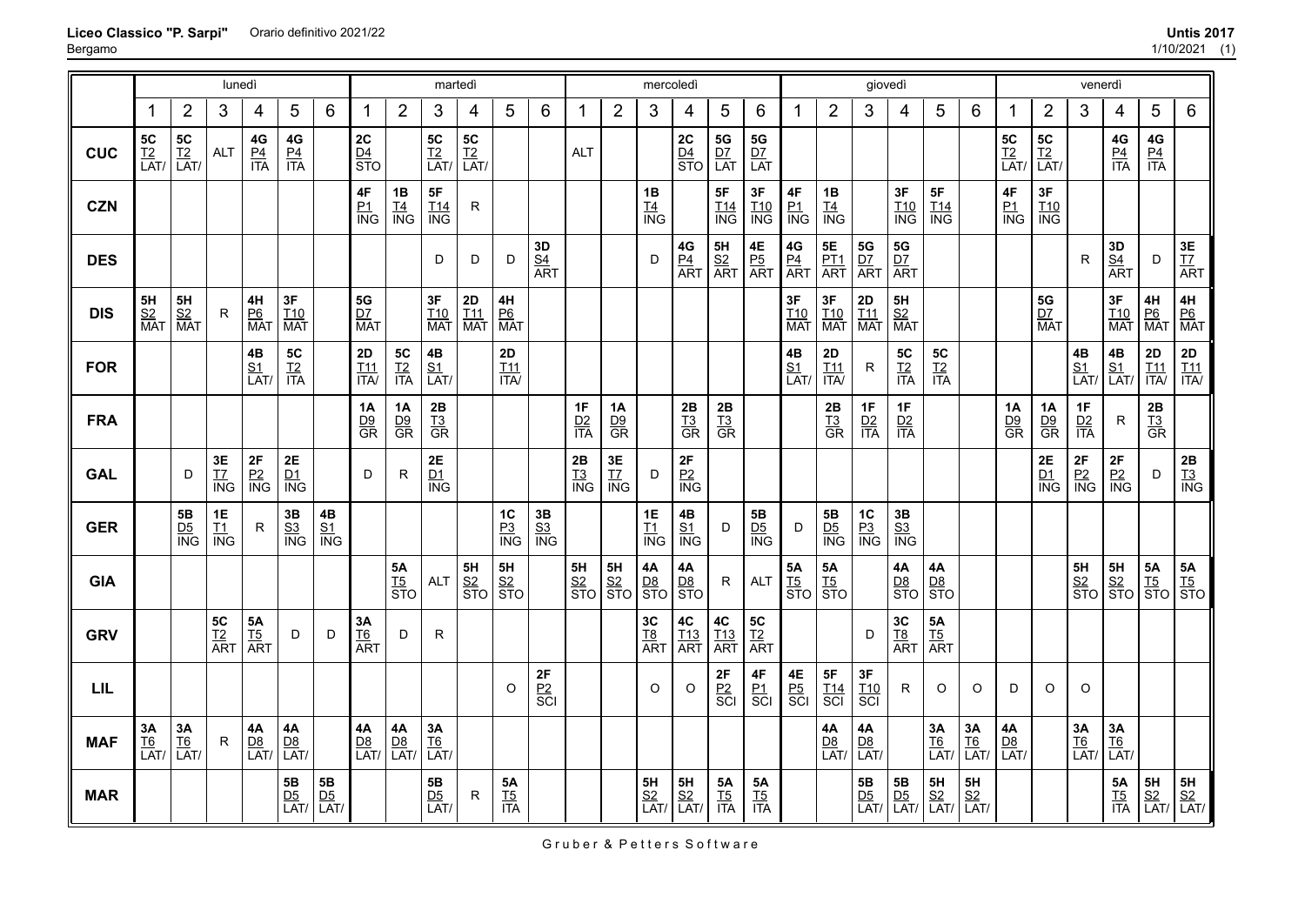|            |                                |                             | lunedì                                      |                                             |                                      |                         |                              |                                     | martedì                           |                                 |                                           |                           |                              |                                             | mercoledì                       |                         |                                    |                      |                         |                        | giovedì                           |                             |                                   |                                |                                            |                                             | venerdì                                |                                 |                                                                               |                              |
|------------|--------------------------------|-----------------------------|---------------------------------------------|---------------------------------------------|--------------------------------------|-------------------------|------------------------------|-------------------------------------|-----------------------------------|---------------------------------|-------------------------------------------|---------------------------|------------------------------|---------------------------------------------|---------------------------------|-------------------------|------------------------------------|----------------------|-------------------------|------------------------|-----------------------------------|-----------------------------|-----------------------------------|--------------------------------|--------------------------------------------|---------------------------------------------|----------------------------------------|---------------------------------|-------------------------------------------------------------------------------|------------------------------|
|            | 1                              | $\overline{2}$              | 3                                           | 4                                           | 5                                    | 6                       | 1                            | $\overline{2}$                      | 3                                 | 4                               | 5                                         | 6                         | -1                           | $\overline{2}$                              | $\mathbf{3}$                    | 4                       | 5                                  | 6                    | 1                       | $\overline{2}$         | 3                                 | 4                           | 5                                 | 6                              |                                            | $\overline{2}$                              | 3                                      | 4                               | 5                                                                             | 6                            |
| <b>MAS</b> |                                |                             | 3F<br>$\frac{T10}{STO}$                     | $rac{3F}{\text{STO}}$                       | 5F<br>$rac{T14}{STO}$                | 5F<br>$\frac{T14}{STO}$ |                              |                                     | $\mathsf{R}$                      | 4F<br><u>P1</u><br>STO          | 3F<br>$\frac{T10}{STO}$                   | 4F<br><u>P1</u><br>STO    | 5F<br>$rac{114}{\text{STO}}$ | 5F<br>$rac{T14}{STO}$                       | 3F<br>$\frac{T10}{STO}$         |                         |                                    |                      |                         |                        | 4F<br><u>P1</u><br>STO            | 4F<br>$rac{P_1}{STO}$       | 3F<br>$\frac{T10}{STO}$           | 3F<br>$\frac{T10}{STO}$        |                                            |                                             | 5F<br>$\frac{T14}{STO}$                | 5F<br>$\frac{T14}{STO}$         | 4F<br>$\left \frac{\vec{p}_1}{\text{STO}}\right \frac{\vec{p}_1}{\text{STO}}$ | 4F                           |
| <b>MAZ</b> |                                |                             |                                             |                                             |                                      |                         |                              |                                     | <b>3C</b><br><u>T8</u><br>LAT/    | <b>5F</b><br><u>T14</u><br>LAT/ | $5\mathsf{F}$<br>$\frac{T14}{LAT}$        | D                         | $rac{3C}{LAT}$               | $\left  \frac{\text{3C}}{\text{L}} \right $ | 5F<br>T <sub>14</sub><br>LAT/   | $\mathsf R$             | 1E<br>$rac{I1}{GR}$                |                      |                         |                        | <b>5F</b><br><u>T14</u><br>LAT/   | 5F<br>$\frac{T14}{LAT}$     | 3C<br>$\frac{T8}{LAT}$            | <b>3C</b><br><u>T8</u><br>LAT/ |                                            |                                             | <b>3C</b><br><u>T8</u><br>LAT/         |                                 | <b>1E</b><br>$rac{I1}{GR}$                                                    | $5F$<br>$\frac{T14}{LAT}$    |
| <b>MES</b> | 3F<br>I10<br>LAT               | $3F$<br>$\frac{T10}{LAT}$   | 1F<br>$rac{D2}{GR}$                         | 1F<br>$rac{D2}{GR}$                         |                                      |                         |                              | <b>3A</b><br><u>T6</u><br>ITA       |                                   | <b>3F</b><br><u>T10</u><br>LAT/ | $rac{1F}{GR}$                             |                           |                              |                                             | 3A<br>$rac{T6}{1TA}$            | 3F<br>$\frac{T10}{LAT}$ | $3\textrm{F}$<br>$\frac{T10}{LAT}$ |                      |                         | 3Α<br>$rac{T6}{1TA}$   | 3A<br>$rac{T6}{1TA}$              | R.                          | 1F<br>$rac{D2}{GR}$               | 1F<br>$rac{D2}{GR}$            |                                            |                                             |                                        |                                 |                                                                               |                              |
| <b>MIN</b> | $3\mathsf B$<br>$rac{S3}{STO}$ | $\frac{3B}{\frac{S3}{STO}}$ | 5B<br>$rac{\overline{D5}}{\overline{ST}}$ O | 5B<br>$rac{\overline{D5}}{\overline{ST}}$ O |                                      |                         | 3E<br>$rac{17}{570}$         | 3E<br>$rac{17}{570}$                |                                   | $\frac{5B}{D5}$<br>STO          | $rac{5B}{\text{STO}}$                     |                           |                              |                                             |                                 |                         |                                    |                      | 3E<br>$rac{17}{570}$    | 3E<br><u>T7</u><br>STO | $rac{3B}{\frac{S3}{STO}}$         | R                           | $\frac{3B}{S3}$<br>STO            |                                | 5B<br>$rac{\overline{D5}}{\overline{STO}}$ | 5B<br>$rac{\overline{D5}}{\overline{ST}}$ O |                                        |                                 |                                                                               |                              |
| <b>MIS</b> | 4B<br>$rac{S1}{ITA}$           | R.                          | 1D<br>$\frac{D3}{ITA}$                      | 1D<br>$\frac{D3}{ITA}$                      |                                      |                         | 2B<br>$\frac{T3}{LAT}$       | 2B<br>$\frac{T3}{LAT}$              | 1D<br>$\frac{D3}{ITA}$            |                                 |                                           |                           |                              | 1D<br>$\frac{D3}{ITA}$                      | 1D<br>$\frac{D3}{ITA}$          |                         | 4B<br>$rac{S1}{ITA}$               | 4B<br>$rac{S1}{ITA}$ |                         | 4B<br>$rac{S1}{ITA}$   | $2\mathsf{B}$<br>$\frac{T3}{LAT}$ |                             | 1D<br>$\frac{D3}{ITA}$            | 1D<br>$\frac{D3}{ITA}$         | 1D<br>$\frac{D3}{ITA}$                     | 1D<br>$\frac{D3}{ITA}$                      | $2\mathsf{B}$<br>$\frac{1}{13}$<br>LAT | 2B<br>$\frac{T3}{LAT}$          |                                                                               |                              |
| <b>MOR</b> |                                |                             |                                             |                                             |                                      |                         | 1E<br>$rac{11}{STO}$         | $\vee$                              | $\vee$                            | $\vee$                          |                                           |                           | $\vee$                       | $\vee$                                      | $\vee$                          | 1E<br>$rac{T_1}{STO}$   |                                    |                      | $\vee$                  |                        | $\vee$                            | $\vee$                      | $\vee$                            |                                | 1E<br>$\frac{I1}{STO}$                     | R                                           | $\vee$                                 | $\vee$                          |                                                                               |                              |
| <b>MRT</b> | 4E<br>$rac{PM}{SC}$            | O                           | 5H<br>$rac{\overline{PF}}{\overline{SC}}$   | $\circ$                                     |                                      |                         |                              |                                     | R                                 | <b>SE</b><br><u>PF</u><br>SC    | 1E<br>$rac{\overline{PM}}{\overline{SC}}$ | 3E<br>$rac{PM}{SC}$       |                              | $\circ$                                     | $2\mathsf{E}$<br>$rac{PSE}{SC}$ | $\circ$                 | 3E<br>PF<br>SC                     |                      | $5E$<br>$rac{PM}{SC}$   | $\frac{4E}{SE}$        | O                                 |                             |                                   |                                | 5H<br>$rac{PM}{SC}$                        | 1E<br>$rac{PM}{SC}$                         | $\circ$                                | $2\mathsf{E}$<br>$rac{PSE}{SC}$ |                                                                               |                              |
| <b>MSS</b> |                                |                             | $\frac{1}{14}$<br>MAT                       | $\frac{4E}{P_0}$<br>MAT                     | 4C<br>$\frac{T13}{MAT}$              | <b>4C</b><br>T13<br>MAT |                              | 2C<br>$\overline{D4}$<br><b>MAT</b> | $\frac{1E}{\frac{11}{MAT}}$       | R                               | 4E<br>$rac{P5}{MAT}$                      | $\frac{4E}{P_0}$<br>Mat   |                              |                                             |                                 |                         |                                    |                      | 4C<br>$\frac{T13}{MAT}$ | D                      | $\frac{1E}{\frac{11}{MAT}}$       | <b>1E</b><br>$rac{11}{MAT}$ | 4E<br>$rac{P5}{MAT}$              |                                |                                            | ${\bf 2C}$<br>$\frac{D4}{MAT}$              |                                        | 4E<br><u>P5</u><br>Mat          | $\frac{1B}{\frac{T4}{MAT}}$                                                   | $rac{4C}{\frac{113}{MAT}}$   |
| <b>MTT</b> |                                | 3C<br>$rac{TS}{MAT}$        | $rac{2F}{P2}$<br>Mat                        | D                                           | 1A<br>D9<br>MAT                      | 1D<br>$\frac{D3}{MAT}$  |                              |                                     |                                   | 1D<br>$\frac{D3}{MAT}$          | 1A<br>$\frac{D9}{MAT}$                    | $rac{2E}{\frac{D1}{MAT}}$ |                              |                                             |                                 |                         |                                    |                      | D                       | 3C<br>$rac{TS}{MAT}$   | R                                 | 2E<br>$\frac{D1}{MAT}$      | 2F<br>$\frac{P2}{MAT}$            |                                |                                            |                                             |                                        |                                 | $rac{3C}{T_{\text{B}}}{\overline{\text{MAT}}}$                                | $rac{3C}{T_{\text{A}}^8}$    |
| <b>NAR</b> | 1C<br>$rac{P3}{GR}$            | $rac{PC}{C}$<br>GR          | D                                           | $rac{2C}{\frac{D4}{1TA}}$                   | $2C$<br>$\frac{D4}{1TA}$             |                         |                              | $\frac{4F}{1TA}$                    | R                                 | <b>2C</b><br><u>D4</u><br>ITA/  | $2C$<br>$\frac{D4}{1TA}$                  |                           | 2C<br>$\frac{D4}{1TA}$       |                                             | $\frac{4F}{1TA}$                | $4F$<br>$rac{P1}{ITA}$  | $rac{PC}{C}$<br>GR                 |                      |                         |                        | <b>2C</b><br><u>D4</u><br>ITA/    | 2C<br>$\frac{D4}{ITA}$      | $4\mathsf{F}$<br>$\frac{P1}{ITA}$ |                                |                                            |                                             | $rac{2C}{\frac{D4}{1TA}}$              | 2C<br>$\frac{D4}{1TA}$          |                                                                               | $rac{P3}{GR}$                |
| OLI        | $\frac{2F}{1T}$                | $\frac{2F}{1T}$             | $4\mathsf{G}$<br>$\frac{P4}{LAT}$           |                                             | $1D$<br>$rac{D3}{GR}$                |                         |                              | 1D<br>$rac{D3}{GR}$                 | $\frac{2F}{1T}$                   | R                               | 4G<br>$\frac{P4}{LAT}$                    |                           |                              |                                             |                                 |                         |                                    |                      | $\frac{2F}{1TA}$        | $\frac{2F}{1TAV}$      |                                   | 4G<br>$\frac{P4}{LAT}$      | 4G<br>$\frac{P4}{LAT}$            |                                | 4G<br>$\frac{P4}{LAT}$                     | 4G<br>$\frac{P4}{LAT}$                      | 1D<br>$rac{D3}{GR}$                    | 1D<br>$rac{D3}{GR}$             |                                                                               |                              |
| <b>PAG</b> | 4Α<br>$\frac{D8}{ITA}$         |                             | $rac{3B}{1TA}$                              | $rac{PC}{P_3}$<br>LAT                       | $1\text{C}$<br>$rac{P3}{LAT}$        |                         | <b>5E</b><br>$rac{PT1}{ITA}$ | R                                   | $4\mathsf{A}$<br>$\frac{D8}{ITA}$ |                                 |                                           |                           |                              | D                                           | $rac{P_3}{P_4}$                 | $rac{PC}{P_3}$<br>LAT   | 3B<br>$rac{S3}{ITA}$               | 3B<br>$rac{S3}{ITA}$ |                         |                        |                                   | 5E<br>$rac{PT1}{ITA}$       | 5E<br>$rac{PT1}{ITA}$             | $rac{P_3}{P_4}$                | <b>5E</b><br><u>PT1</u><br>ITA             | $3\mathsf B$<br>$rac{S3}{ITA}$              | $4A$<br>$rac{D8}{ITA}$                 | 4А<br>$\frac{D8}{ITA}$          |                                                                               |                              |
| <b>PAL</b> | 4F<br>$rac{P1}{ART}$           | 4F<br>$rac{P1}{ART}$        | 4B<br>$\frac{S1}{ART}$                      | $\circ$                                     | 4H<br>$\underline{P6}$<br><b>ART</b> |                         | 4H<br>$rac{P6}{ART}$         | D                                   | $rac{3B}{S_3}$<br>ART             | D                               |                                           |                           |                              |                                             |                                 |                         |                                    |                      |                         |                        | R                                 | D                           | 4B<br>$rac{S1}{ART}$              | 3B<br>$rac{S3}{ART}$           |                                            |                                             | D                                      | D                               | 3F<br>$\frac{T10}{ART}$                                                       | $\frac{3F}{\frac{110}{ART}}$ |

Gruber & Petters Software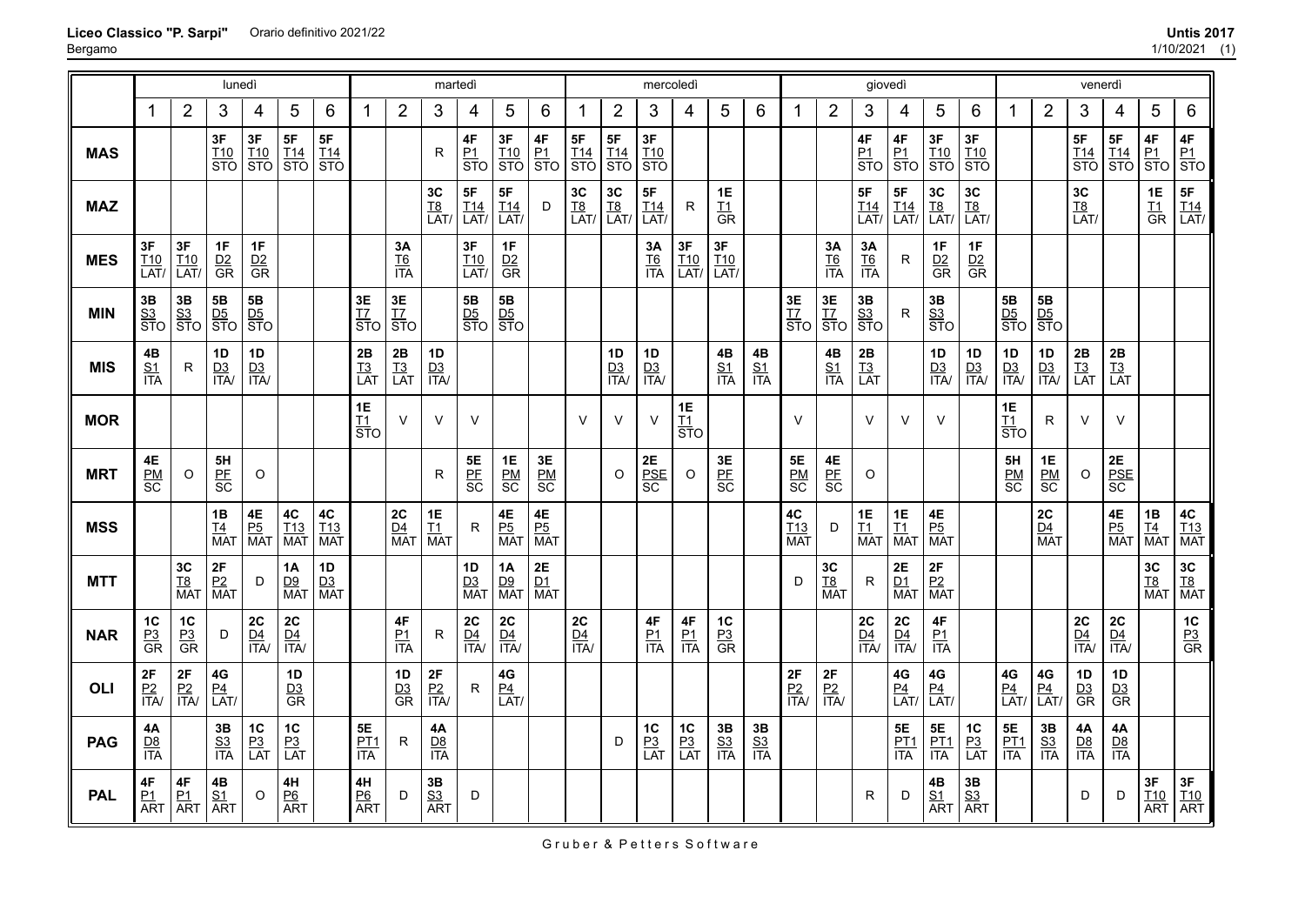|            |                                           |                                                                                                    | lunedì                                         |                                   |                               |                               |                             |                                                                  |                                       | martedì                           |                                       |                                   |                                           |                                    | mercoledì                           |                        |                                                         |                                |                                    |                                    | giovedì                            |                                         |                              |                                                                |                             |                                | venerdì                                             |                                |                           |                                                                                   |
|------------|-------------------------------------------|----------------------------------------------------------------------------------------------------|------------------------------------------------|-----------------------------------|-------------------------------|-------------------------------|-----------------------------|------------------------------------------------------------------|---------------------------------------|-----------------------------------|---------------------------------------|-----------------------------------|-------------------------------------------|------------------------------------|-------------------------------------|------------------------|---------------------------------------------------------|--------------------------------|------------------------------------|------------------------------------|------------------------------------|-----------------------------------------|------------------------------|----------------------------------------------------------------|-----------------------------|--------------------------------|-----------------------------------------------------|--------------------------------|---------------------------|-----------------------------------------------------------------------------------|
|            | $\mathbf 1$                               | $\overline{2}$                                                                                     | 3                                              | 4                                 | 5                             | 6                             | -1                          | $\overline{2}$                                                   | 3                                     | 4                                 | 5                                     | 6                                 | 1                                         | $\overline{2}$                     | 3                                   | 4                      | 5                                                       | 6                              | 1                                  | $\overline{2}$                     | 3                                  | 4                                       | 5                            | 6                                                              | 1                           | $\overline{2}$                 | 3                                                   | 4                              | 5                         | 6                                                                                 |
| <b>PAS</b> |                                           | 4E<br>$rac{P5}{IRC}$                                                                               | $1C$<br>$rac{P3}{IRC}$                         | $\mathsf{R}$                      | 3D<br>$rac{S4}{IRC}$          | $\frac{2B}{13}$<br>IRC        |                             | 2A<br>$rac{D6}{IRC}$                                             | $\frac{1B}{IRC}$                      | $\frac{1E}{IRC}$                  | 5E<br>$rac{PT1}{IRC}$                 |                                   |                                           |                                    | 2D<br>$rac{111}{100}$               |                        | 3A<br>$rac{T6}{IRC}$                                    | $rac{3C}{18}$<br>IRC           |                                    |                                    |                                    |                                         |                              |                                                                | $rac{3B}{S_3}$<br>IRC       | 4B<br>$rac{S1}{IRC}$           | $rac{3E}{\text{IZ}}$<br>$\frac{17}{\text{IRC}}$     |                                |                           |                                                                                   |
| <b>PEL</b> |                                           |                                                                                                    |                                                |                                   |                               |                               | $rac{3D}{\text{S4}}$<br>SCI | $\vee$                                                           | V                                     |                                   |                                       |                                   | $rac{4B}{S}$<br>$rac{S1}{S}$              | $rac{3B}{S^3}$<br>SCI              | $rac{3D}{\text{S4}}$<br>SCI         | $\vee$                 | 5B<br>$rac{D5}{SCI}$                                    |                                |                                    |                                    | 5E<br><u>PT1</u><br>SCI            | $\vee$                                  | D                            |                                                                |                             |                                | $\vee$                                              | <b>5B</b><br><u>D5</u><br>SCI  | 4B<br>$rac{S1}{SCI}$      |                                                                                   |
| <b>PES</b> | <b>5A</b><br>$rac{15}{18}$                | 5F<br>$rac{T14}{IRC}$                                                                              |                                                | 5H<br>$rac{S2}{IRC}$              | <b>5G</b><br><u>D7</u><br>IRC | 1A<br>$\frac{D9}{\text{IRC}}$ |                             |                                                                  | 4F<br>$\frac{P1}{IRC}$                | 4C<br>$rac{T13}{IRC}$             |                                       | 1F<br>$rac{D2}{IRC}$              | 2F<br>$\frac{P2}{IRC}$                    | 3F<br>$rac{T10}{\text{IRC}}$       | 5C<br>T2<br>IRC                     | 4H<br>$rac{P6}{IRC}$   |                                                         |                                |                                    |                                    |                                    |                                         |                              |                                                                |                             |                                | 4G<br>$rac{P4}{IRC}$                                | $\mathsf{R}$                   | 4A<br>$rac{D8}{IRC}$      |                                                                                   |
| <b>PIA</b> | 3D<br>$rac{S4}{SC}$                       | $rac{4B}{\text{PE}}$<br>SC                                                                         | $\frac{\mathsf{2B}}{\mathsf{BM}}{\mathsf{SC}}$ | $\frac{1}{2}$ $\frac{PE}{SC}$     |                               |                               | 5B<br>PSE<br>SC             | $\frac{\mathbf{5G}}{\text{PSE}} \\ \frac{\text{PSE}}{\text{SC}}$ |                                       |                                   |                                       |                                   | 3B<br>$rac{\overline{PF}}{\overline{SC}}$ | $\mathsf R$                        | 2B<br>$rac{PM}{SC}$                 | 1B<br>$rac{PM}{SC}$    | 2D<br>$rac{\overline{PM}}{\overline{SC}}$               | 3D<br>$rac{PM}{SC}$            |                                    |                                    | 1D<br>$rac{PSE}{SC}$               | 1D<br>$rac{\text{PSE}}{\text{SC}}$      | 5B<br>PSE<br>SC              | $\frac{\mathbf{5G}}{\text{PSE}}\ \frac{\text{PSE}}{\text{SC}}$ |                             |                                |                                                     | $\frac{2D}{EM}$<br>SC          | $\frac{3B}{\text{PE}}$    | $rac{4B}{\text{PE}}$<br>SC                                                        |
| <b>PUS</b> | 5B<br>$\frac{D5}{MAT}$                    | $\begin{array}{c}\n\textbf{4A} \\ \underline{\textbf{D8}} \\ \overline{\textbf{MAT}}\n\end{array}$ | $4A$<br>$\frac{DB}{MAT}$                       |                                   | 4B<br>$rac{S1}{MAT}$          |                               |                             |                                                                  |                                       | $\frac{2B}{T3}$<br>Mat            | $\frac{2B}{T3}$<br>Mat                | $\frac{4B}{S1}$<br>MAT            |                                           | $\frac{2B}{T3}$<br>Mat             | <b>5B</b><br><u>D5</u><br>MAT       | 5B<br>$\frac{D5}{MAT}$ | 4A<br>$\frac{DB}{MAT}$                                  |                                | 4A<br>$\frac{D8}{MAT}$             | $\mathsf{R}$                       | $\frac{\mathsf{S1}}{\mathsf{SAT}}$ | 4B<br>$\frac{S1}{MAT}$                  | 2B<br>$\frac{12}{13}$<br>MAT |                                                                | 4B<br>$rac{S1}{MAT}$        | D                              | 5B<br><u>D5</u><br>MAT                              |                                |                           |                                                                                   |
| <b>RIC</b> |                                           | <b>ALT</b>                                                                                         | $4\mathrm{C}$<br>$rac{113}{STO}$               | $rac{4C}{\frac{113}{\text{STO}}}$ | <b>3A</b><br><u>T6</u><br>STO | $rac{3A}{16}$<br>STO          |                             |                                                                  |                                       | <b>ALT</b>                        | 4C<br>$rac{T13}{STO}$                 | $rac{4C}{\frac{113}{\text{STO}}}$ | <b>3A</b><br><u>T6</u><br>STO             | 4C<br>$\frac{T13}{STO}$            | R.                                  | 5C<br>$rac{T2}{STO}$   | $rac{TC}{STO}$                                          |                                |                                    |                                    |                                    |                                         |                              |                                                                |                             |                                | 5C<br>T2<br>STO                                     | 5C<br>T2<br>STO                | $\frac{3A}{16}$<br>STO    | $rac{3A}{16}$<br>STO                                                              |
| <b>ROS</b> | 5G<br>$rac{\overline{D7}}{\overline{SC}}$ | R.                                                                                                 | 2C<br>$rac{D4}{SC}$                            |                                   |                               |                               | 1B<br>$rac{T4}{SC}$         | $rac{4G}{8Cl}$                                                   |                                       |                                   |                                       |                                   |                                           |                                    |                                     |                        |                                                         |                                | 2C<br>$rac{D4}{SC}$                |                                    | $rac{4C}{SCI}$                     | 2D<br>$rac{T11}{SCI}$                   | $\frac{1B}{\frac{T4}{SC}}$   |                                                                |                             |                                |                                                     |                                |                           |                                                                                   |
| <b>RUF</b> |                                           |                                                                                                    | <b>5E</b><br>PT1<br>STO                        | <b>5E</b><br><u>PT1</u><br>STO    | $\frac{4E}{P_2^5}$            | $\frac{4E}{\frac{P5}{STO}}$   | 4E<br>P5<br>STO             | $\frac{4E}{P_5}$<br>STO                                          |                                       | 4B<br>$rac{S1}{STO}$              | $\frac{4B}{S1}$<br>$\frac{S1}{STO}$   |                                   |                                           | $\frac{4B}{S1}$                    | $\frac{4B}{S1}$<br>$\frac{S1}{STO}$ |                        | $\frac{\mathsf{BE}}{\frac{\mathsf{PT1}}{\mathsf{STO}}}$ | <b>5E</b><br><u>PT1</u><br>STO |                                    |                                    |                                    |                                         |                              |                                                                | $\frac{4E}{P_5}$<br>STO     | <b>5E</b><br><u>PT1</u><br>STO | $\frac{\mathbf{5E}}{\frac{\text{PT1}}{\text{STO}}}$ |                                | 4E<br>$rac{P5}{STO}$      |                                                                                   |
| <b>SAN</b> | $\frac{3C}{\text{PF}}$                    | <b>5A</b><br>$rac{PM}{SC}$                                                                         | ${\sf R}$                                      | 3A<br>$rac{PM}{SC}$               |                               |                               | $rac{5A}{8C}$               | $\frac{1}{2}$ $\frac{PM}{SC}$                                    | 4G<br>$rac{PM}{SC}$                   | 3A<br>$rac{PM}{SC}$               | $\frac{\mathsf{4A}}{\mathsf{PSE}}$ SC |                                   | 1A<br>$rac{\text{PSE}}{\text{SC}}$        | $rac{\text{PC}}{\text{PSE}}$<br>SC |                                     | 3C<br>PF<br>SC         |                                                         |                                | $\frac{\mathsf{PSE}}{\mathsf{SC}}$ | $\frac{\mathsf{pSE}}{\mathsf{SC}}$ | 4G<br>PM,<br>SC                    | 1C<br>$\frac{\mathsf{PM}}{\mathsf{SC}}$ |                              |                                                                | $rac{2C}{\text{PSE}}$<br>SC | $\frac{4A}{\text{PSE}}$        | $\frac{1A}{PSE}$                                    |                                |                           |                                                                                   |
| SCI        |                                           |                                                                                                    | <b>5A</b><br>$rac{15}{\text{SCI}}$             | 3C<br>$rac{TS}{SC}$               | $rac{2B}{13}$<br>SCI          | 1E<br>$rac{11}{5}$            |                             |                                                                  | 2A<br>$rac{D6}{SCI}$                  | 1A<br>$rac{D9}{SCI}$              | ${\sf R}$                             | $3A$<br>$rac{16}{\text{SCI}}$     | 4A<br>$rac{D8}{SC}$                       |                                    | <b>5A</b><br>$rac{15}{\text{SCI}}$  | 3A<br>$rac{T6}{SCI}$   | 3C<br>$rac{TS}{SC}$                                     |                                |                                    |                                    |                                    | 2B<br>$rac{13}{5}$ CI                   | 1E<br>$rac{11}{\text{SCI}}$  |                                                                |                             |                                |                                                     | 1A<br>$rac{D9}{SCI}$           | 2A<br>$rac{1}{\sqrt{20}}$ | $\frac{4A}{DB}$<br>SCI                                                            |
| <b>SIL</b> |                                           |                                                                                                    |                                                |                                   |                               |                               |                             | 3D<br><u>S4</u><br>STO                                           | $rac{3D}{\frac{S4}{STO}}$             | 3C<br>$rac{18}{570}$              | $rac{3C}{18}$<br>STO                  | $rac{3C}{18}$<br>STO              |                                           |                                    |                                     |                        |                                                         |                                |                                    |                                    |                                    |                                         |                              |                                                                |                             |                                |                                                     |                                |                           |                                                                                   |
| <b>SLV</b> | $rac{2E}{LAT}$                            | $\frac{2E}{LAT}$                                                                                   |                                                | <b>1E</b><br>$\frac{T1}{1TA}$     | <b>1E</b><br>$\frac{11}{1}$   |                               |                             | <b>1E</b><br>$\frac{T1}{1TA}$                                    | D                                     | $2\mathsf{E}$<br>$\frac{D1}{LAT}$ | 1D<br>$rac{D3}{STO}$                  |                                   | $\frac{1E}{11}$<br>$\frac{11}{11}$        | 1E<br>$\frac{11}{11}$              | R                                   | 1D<br>$rac{D3}{STO}$   | <b>2E</b><br>$\frac{D1}{LAT}$                           |                                | 1E<br>$rac{11}{11}$                | $\frac{1E}{11}$<br>$\frac{11}{11}$ | <b>2E</b><br><u>D1</u><br>LAT      |                                         |                              |                                                                |                             |                                | $\frac{1E}{11}$<br>$\frac{11}{11}$                  | 1E<br>$\frac{11}{11}$          | 1D<br>$rac{D3}{STO}$      |                                                                                   |
| <b>SNR</b> |                                           |                                                                                                    |                                                |                                   |                               |                               | 4G<br>$\frac{P4}{MAT}$      | <b>5E</b><br><u>PT1</u><br>MAT                                   | <b>5E</b><br><u>PT1</u><br><b>MAT</b> | R                                 | $\frac{\mathsf{S4}}{\mathsf{MAT}}$    |                                   |                                           |                                    |                                     | 3D<br>$rac{S4}{MAT}$   | $\frac{\mathsf{S4}}{\mathsf{MAT}}$                      | 3E<br><u>T7</u><br>MAT         |                                    |                                    |                                    | D                                       | 3E<br>IZ<br><b>MAT</b>       | 3E<br><u>T7</u><br>MAT                                         |                             |                                | $\frac{3D}{\frac{S4}{MAT}}$                         | <b>5E</b><br><u>PT1</u><br>MAT | 3E<br><u>T7</u><br>MAT    | $\begin{array}{r} \n\textbf{4G} \\ \frac{\textbf{P4}}{\textbf{MAT}}\n\end{array}$ |

Gruber & Petters Software

### **Liceo Classico "P. Sarpi"** Orario definitivo 2021/22 **Untis 2017**

Bergamo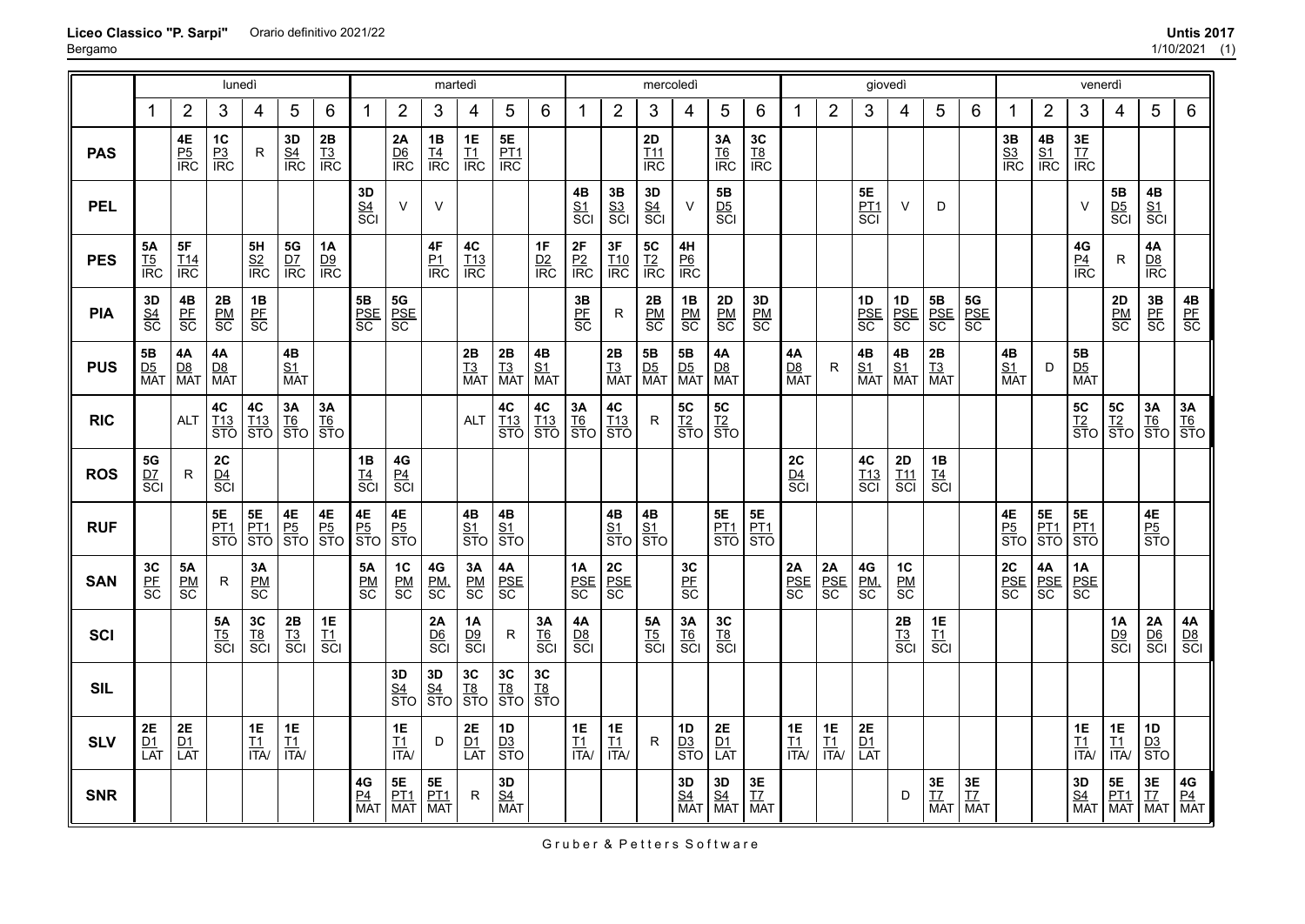|            |                                 |                                                                                                     | lunedì                         |                                       |                                  |                                  |                         |                         | martedì                        |                                |                                    |                                                                                                                                                     |                         |                                    | mercoledì                                                                                 |                                |                             |                                |                                     |                             | giovedì                 |                               |                                 |                        |                                                    |                         | venerdì                                        |                                                                             |                                                                                           |                                |
|------------|---------------------------------|-----------------------------------------------------------------------------------------------------|--------------------------------|---------------------------------------|----------------------------------|----------------------------------|-------------------------|-------------------------|--------------------------------|--------------------------------|------------------------------------|-----------------------------------------------------------------------------------------------------------------------------------------------------|-------------------------|------------------------------------|-------------------------------------------------------------------------------------------|--------------------------------|-----------------------------|--------------------------------|-------------------------------------|-----------------------------|-------------------------|-------------------------------|---------------------------------|------------------------|----------------------------------------------------|-------------------------|------------------------------------------------|-----------------------------------------------------------------------------|-------------------------------------------------------------------------------------------|--------------------------------|
|            |                                 | $\overline{2}$                                                                                      | 3                              | 4                                     | 5                                | 6                                |                         | $\overline{2}$          | 3                              | 4                              | 5                                  | 6                                                                                                                                                   |                         | $\overline{2}$                     | 3                                                                                         | 4                              | 5                           | 6                              |                                     | $\overline{2}$              | 3                       | 4                             | 5                               | 6                      | 1                                                  | $\overline{2}$          | 3                                              | 4                                                                           | 5                                                                                         | 6                              |
| <b>SNT</b> | <b>5E</b><br><u>PT1</u><br>LAT/ | $\begin{array}{c} 5E \\ \underline{\mathsf{PT1}} \\ \underline{\mathsf{LAT}} \end{array}$           | $rac{3D}{\frac{SA}{ITA}}$      |                                       |                                  |                                  |                         |                         | R                              | $\frac{3B}{S_3}$<br>LAT        | $\frac{3B}{S3}$<br>LAT/            | $\begin{array}{c} \n\overline{\mathbf{5}}\mathbf{E} \\ \underline{\mathbf{P}\mathbf{T1}} \\ \overline{\mathbf{L}\mathbf{A}\mathbf{T}}\n\end{array}$ | $rac{3D}{S4}$           | <b>3D<br/><u>S4</u></b><br>ITA     | $\begin{array}{c} 5E \\ \underline{\mathsf{PT1}} \\ \underline{\mathsf{LAT}} \end{array}$ | <b>3B</b><br><u>S3</u><br>LAT/ |                             |                                |                                     |                             |                         |                               |                                 |                        |                                                    |                         | $\begin{array}{c} 3B \\ S3 \\ LAT \end{array}$ | $\begin{array}{c}\n 3B \\  \underline{S3} \\  \underline{LAT}\n\end{array}$ | $\begin{array}{c} 5E \\ \underline{\mathsf{PT1}} \\ \underline{\mathsf{LAT}} \end{array}$ | $rac{3D}{\frac{S4}{ITA}}$      |
| <b>SOL</b> | D                               |                                                                                                     | $rac{2D}{GR}$                  | $\frac{2B}{13}$<br>$\frac{13}{17A}$   | $rac{2F}{P^2}$<br>LAT/           |                                  | R                       | 2D<br>$rac{I11}{GR}$    | 2D<br>$rac{T11}{GR}$           | $\frac{2F}{P2}$<br>LAT/        | $\left \frac{2F}{P_2}\right $ LAT/ |                                                                                                                                                     |                         |                                    |                                                                                           |                                |                             |                                | $\frac{2B}{13}$<br>$\frac{13}{17A}$ |                             | $\frac{2F}{P2}$<br>LAT/ | $\frac{2F}{P2}$<br>LAT/       | $2D$<br>$\underline{T11}$<br>GR |                        |                                                    |                         |                                                |                                                                             | $rac{2F}{P2}$<br>LAT/                                                                     | <b>2F</b><br><u>P2</u><br>LAT/ |
| <b>SPA</b> |                                 | $\frac{2A}{DB}$                                                                                     | $\frac{1A}{DB}$<br>LAT         | 1A<br>$\frac{D9}{LAT}$                |                                  | 4H<br>$rac{P6}{ITA}$             | $rac{5H}{S2}$<br>ITA    | $rac{5H}{S2}$<br>ITA    | 4H<br>$rac{P6}{ITA}$           | 4H<br><u>P6</u><br>ITA         |                                    |                                                                                                                                                     | $\frac{2A}{DB}$         | $\frac{2A}{DB}$                    | $\frac{1A}{DB}$<br>LAT                                                                    | 1A<br>$\frac{D9}{LAT}$         |                             |                                |                                     | D                           | $rac{5H}{S2}$<br>ITA    | $\mathsf{R}$                  | $\frac{2A}{DB}$                 | $\frac{1A}{DB}$<br>LAT |                                                    |                         |                                                |                                                                             |                                                                                           |                                |
| <b>TOF</b> |                                 |                                                                                                     | $\frac{2A}{DB}$                | $\frac{2A}{DB}$                       | $rac{3C}{18}$<br>$rac{18}{17A}$  | $rac{3C}{18}$<br>ITA             |                         |                         | <b>5A</b><br><u>T5</u><br>LAT  | <b>5A</b><br><u>T5</u><br>LAT  | $\frac{2A}{DB}$                    |                                                                                                                                                     |                         |                                    |                                                                                           |                                |                             |                                | 3C<br>$rac{TS}{ITA}$                | R                           | $\frac{5A}{15}$<br>LAT  | <b>5A</b><br><u>T5</u><br>LAT |                                 |                        | <b>5A</b><br><u>T5</u><br>LAT                      | $\frac{5A}{15}$<br>LAT  | $\frac{2A}{DB}$                                | $\frac{2A}{DB}$                                                             |                                                                                           |                                |
| <b>TON</b> | 4C<br>$\frac{T13}{LAT}$         |                                                                                                     | $rac{2E}{11}$                  | $2E$<br>$\frac{D1}{1TA}$              |                                  |                                  |                         | 4C<br>$\frac{T13}{LAT}$ | $rac{4C}{LAT}$                 | $\mathsf{R}$                   | $2\mathsf{E}$<br>$\frac{D1}{ITA}$  |                                                                                                                                                     |                         |                                    |                                                                                           |                                |                             |                                |                                     |                             |                         | 4C<br>$\frac{T13}{LAT}$       | 4C<br>$\frac{T13}{LAT}$         | D                      | 2E<br>$\frac{D1}{ITA}$                             |                         | 4C<br>$\frac{T13}{LAT}$                        | $rac{4C}{LAT}$                                                              |                                                                                           |                                |
| <b>VEN</b> |                                 |                                                                                                     | 5F<br>$\frac{T14}{ITA}$        | $\frac{5F}{114}$<br>$\frac{T14}{1TA}$ | $2D$<br>$\underline{T11}$<br>LAT | $2D$<br>$\underline{T11}$<br>LAT | <b>4C</b><br>T13<br>ITA | R                       | $rac{4E}{P5}$                  | <b>4E</b><br><u>P5</u><br>ITA  |                                    |                                                                                                                                                     | 2D<br>$\frac{T11}{LAT}$ | $2D$<br>$\underline{T11}$<br>LAT   | $rac{4C}{113}$<br>ITA                                                                     | <b>5F</b><br><u>T14</u><br>ITA |                             |                                |                                     |                             |                         |                               |                                 |                        |                                                    |                         | 2D<br>$\frac{T11}{LAT}$                        | D                                                                           | 5F<br>$\frac{T14}{ITA}$                                                                   | <b>4E</b><br><u>P5</u><br>ITA  |
| <b>VIS</b> |                                 | $\begin{array}{c}\n\mathbf{4H} \\ \underline{\mathbf{P6}} \\ \underline{\mathbf{LAT}}\n\end{array}$ | <b>5G</b><br><u>D7</u><br>ITA/ | <b>5G</b><br><u>D7</u><br>ITA/        | R                                |                                  | $\vee$                  | $\vee$                  | <b>5G</b><br><u>D7</u><br>ITA/ | <b>5G</b><br><u>D7</u><br>ITA/ |                                    |                                                                                                                                                     |                         | $\vee$                             | $\vee$                                                                                    | $rac{5G}{1TA}$                 | $\frac{4H}{P6}$<br>LAT/     | <b>4H</b><br><u>P6</u><br>LAT/ |                                     |                             |                         |                               |                                 |                        | 4H<br>$\frac{P6}{LAT}$                             | $\frac{4H}{P6}$<br>LAT/ | ${\bf 5G}$<br>$rac{D7}{1TA}$                   | $\vee$                                                                      | <b>5G</b><br><u>D7</u><br>ITA/                                                            |                                |
| <b>ZAP</b> | 4G<br>$rac{P4}{STO}$            | $\frac{4G}{P4}$<br>STO                                                                              | $\frac{4H}{P_0}$<br>STO        | $rac{3D}{FIL}$                        |                                  |                                  |                         | 4H<br>$rac{P6}{STO}$    | R                              | $rac{4G}{\frac{P4}{STO}}$      | $\frac{5G}{DT}$                    | $rac{5G}{\text{STO}}$                                                                                                                               |                         | $\frac{5G}{\frac{D7}{\text{STO}}}$ | $rac{5G}{\frac{D7}{STO}}$                                                                 |                                | $\frac{4G}{\frac{P4}{STO}}$ | $rac{4G}{\frac{P4}{STO}}$      | $\frac{4H}{P6}$<br>STO              | $\frac{4G}{\frac{P4}{STO}}$ | $\frac{4H}{P_0}$<br>STO | $rac{3D}{FIL}$                | 5G<br>$rac{D7}{STO}$            |                        | <b>5G</b><br>$rac{\overline{D7}}{\overline{ST}}$ O |                         | 4H<br>ੈ <u>P6</u><br>STO                       | $\frac{4H}{P_0}$<br>STO                                                     | 3D<br><u>S4</u><br>FIL                                                                    |                                |

**Liceo Classico "P. Sarpi"** Bergamo Orario definitivo 2021/22 **Untis 2017**

Gruber & Petters Software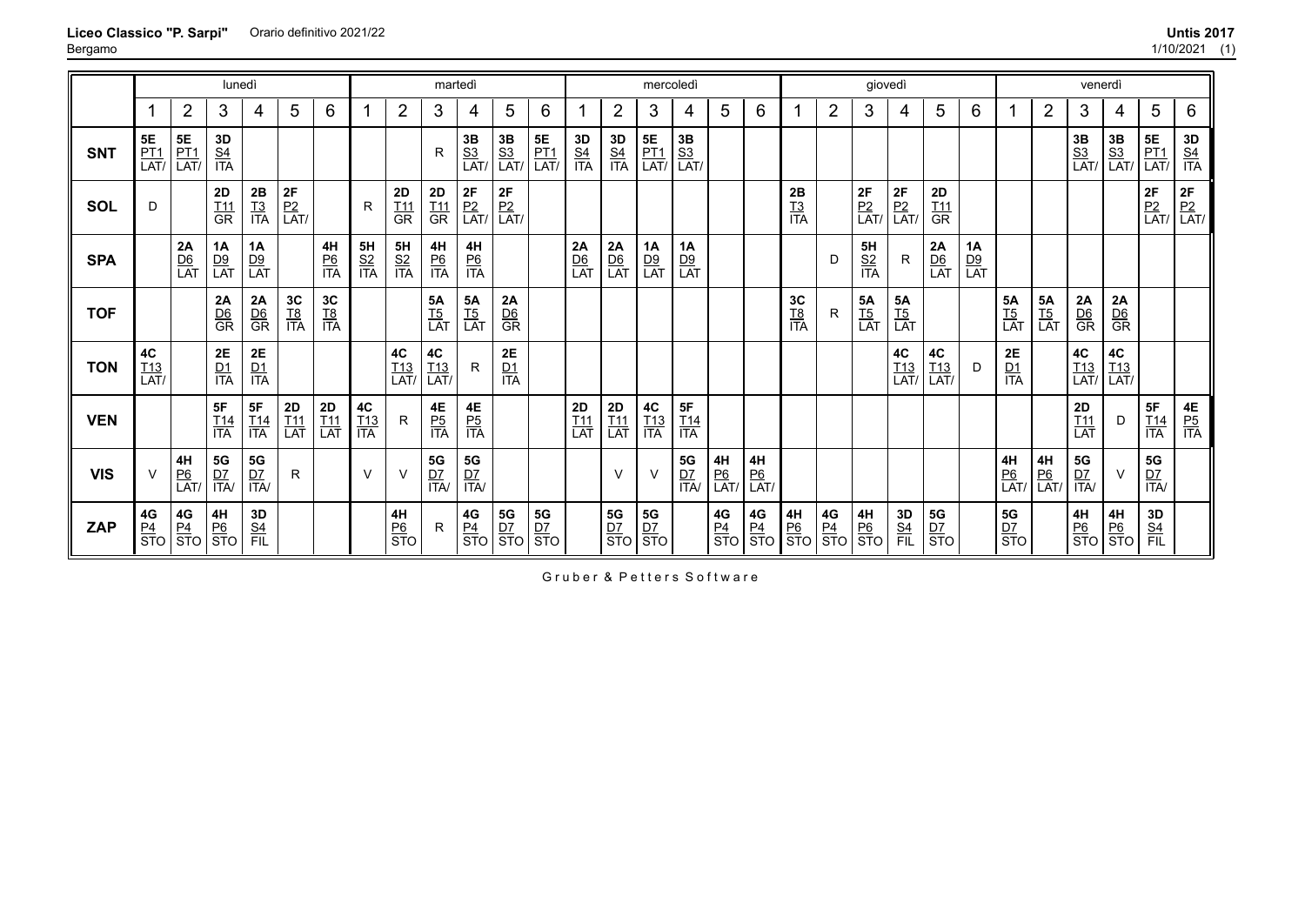## **Liceo Classico "P. Sarpi"** Orario definitivo 2021/22 **Untis 2017** Bergamo

|            |                                     |                                    | sabato                             |                                      |                             |   |
|------------|-------------------------------------|------------------------------------|------------------------------------|--------------------------------------|-----------------------------|---|
|            | 1                                   | $\overline{2}$                     | 3                                  | 4                                    | 5                           | 6 |
| <b>AMA</b> | 3D<br><u>S4</u><br>LAT/             | 3D<br><u>S4</u><br>LAT/            | 1C<br><u>P3</u><br><b>ITA/</b>     | 1C<br><u>P3</u><br><b>ITA/</b>       |                             |   |
| BEN        |                                     | 1D<br>D3<br>SCI                    | D                                  | 3Е<br>T7<br>$\overline{\text{s}}$ cı | 4H<br>P6<br>SCI             |   |
| <b>BER</b> | 4F<br><u>P1</u><br><b>MAT</b>       | 4F<br><u>P1</u><br><b>MAT</b>      | 5C<br>T <sub>2</sub><br><b>MAT</b> | D                                    | 1C<br>P3<br><b>MAT</b>      |   |
| BIA        | 1D<br>D3<br>ING                     | D                                  | 5H<br>S2<br>ING                    | 3D<br>S4<br>ING                      |                             |   |
| BIG        |                                     |                                    | 4E<br>P <sub>5</sub><br>ING        | 4G<br>P4<br>ING                      | 1F<br><u>D2</u><br>ING      |   |
| <b>BON</b> | 1B<br>Τ4<br>STO                     | 4E<br>P5<br>LAT/                   | 2E<br>D1<br>GR                     | 2E<br><u>D1</u><br>GR                |                             |   |
| BOS        | 3F<br>T <sub>10</sub><br><b>ITA</b> | 3F<br>T10<br><b>ITA</b>            | 4F<br>P1<br>LAT/                   |                                      | 4F<br>P1<br>LAT/            |   |
| BRT        | 2C<br>D4<br>GR                      | 2C<br>D4<br>GR                     | 1B<br>T4<br>LAT/                   | 1B<br>T4<br>LAT/                     |                             |   |
| CAI        |                                     |                                    |                                    |                                      |                             |   |
| <b>CAR</b> | 5F<br><u>PF</u><br>SC               | 4H<br>PM,<br>SC                    | 4C<br>PE<br>SC                     | 5C<br>PF<br>SC                       |                             |   |
| <b>CAS</b> |                                     | 5Α<br><u>T5</u><br>MAT             | 5Α<br><u>T5</u><br><b>MAT</b>      | ЗA<br>T6<br><b>MAT</b>               | ЗA<br>T6<br><b>MAT</b>      |   |
| CAV        | 5Α<br>T5<br><b>ING</b>              | 3A<br>T <sub>6</sub><br><b>ING</b> |                                    | 2Α<br>D6<br>ING                      | 4A<br>D <sub>8</sub><br>ING |   |
| <b>COM</b> | 1Α<br>D9<br>ITA                     | 1A<br><u>D9</u><br><b>ITA</b>      | 1F<br>D <sub>2</sub><br>LAT        | 1F<br>D2<br>LAT                      |                             |   |

Gruber & Petters Software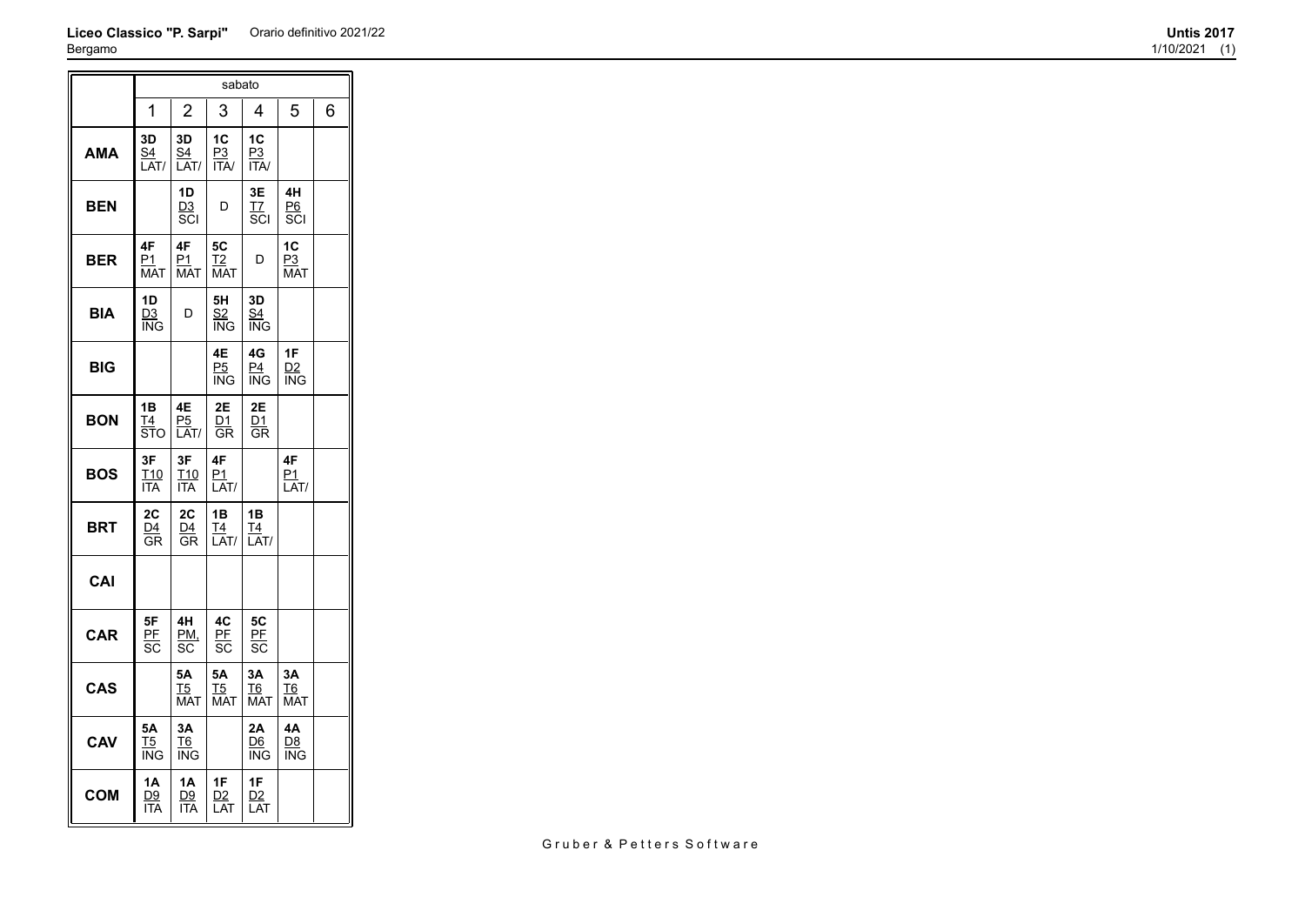## **Liceo Classico "P. Sarpi"** Orario definitivo 2021/22 **Untis 2017** Bergamo  $\equiv$ sabato

| 3ergamo    |                               |                                           |                                 |                                                        |                               |   |
|------------|-------------------------------|-------------------------------------------|---------------------------------|--------------------------------------------------------|-------------------------------|---|
|            |                               |                                           | sabato                          |                                                        |                               |   |
|            | 1                             | $\overline{2}$                            | 3                               | 4                                                      | 5                             | 6 |
| <b>CUC</b> | 5G<br><u>D7</u><br>LAT        | 5G<br><u>D7</u><br>LAT                    | 2C<br>$\frac{D4}{STO}$          | R                                                      | 5C<br><u>T2</u><br>LAT/       |   |
| <b>CZN</b> |                               |                                           |                                 |                                                        |                               |   |
| <b>DES</b> | D                             | 5E<br>PT1<br>ART                          | 3E<br><u>T7</u><br><b>ART</b>   | 5H<br><u>S2</u><br><b>ART</b>                          | 4E<br><u>P5</u><br><b>ART</b> |   |
| <b>DIS</b> | 5H<br><u>S2</u><br><b>MAT</b> | 2D<br><u>T<sub>11</sub></u><br><b>MAT</b> | 5G<br>DZ<br><b>MAT</b>          | 5G<br><u>D7</u><br><b>MAT</b>                          |                               |   |
| <b>FOR</b> | 4B<br><u>S1</u><br>LAT/       | 4B<br><u>S1</u><br>LAT/                   | 2D<br><u>T11</u><br><b>ITA/</b> | 2D<br><u>T<sub>11</sub></u><br>$\overline{\text{ITA}}$ |                               |   |
| <b>FRA</b> | 2Β<br>$rac{T3}{GR}$           | 2B<br><u>T3</u><br>GR                     |                                 | 1A<br>$\frac{D9}{GR}$                                  | <b>1A</b><br>$rac{D9}{GR}$    |   |
| <b>GAL</b> |                               |                                           | 2B<br><u>T3</u><br>ING          | D                                                      | 3E<br><u>T7</u><br><b>ING</b> |   |
| <b>GER</b> | 1C<br>P3                      | 1C<br>P3                                  | 4B<br>$\overline{51}$           | 1E<br>$\underline{\mathsf{T1}}$                        |                               |   |

**GIA**

ING

**4A** <u>D8</u> STO

**3A** <u>T6</u> ART

**4E** <u>P5</u> SCI ING

**4A** <u>D8</u> STO

D

**5F** <u>T14</u> SCI

ING

**4A** <u>D8</u> ART

**5B** <u>D5</u> LAT/ ING

**5A** <u>T5</u> STO

**4A** <u>D8</u> ART

**4F** <u>P1</u> SCI

> **5B** <u>D5</u> LAT/

D

**3F** <u>T10</u> SCI

**5H** <u>s2</u> LAT/

**GRV**

**LIL**

**MAF**

**MAR**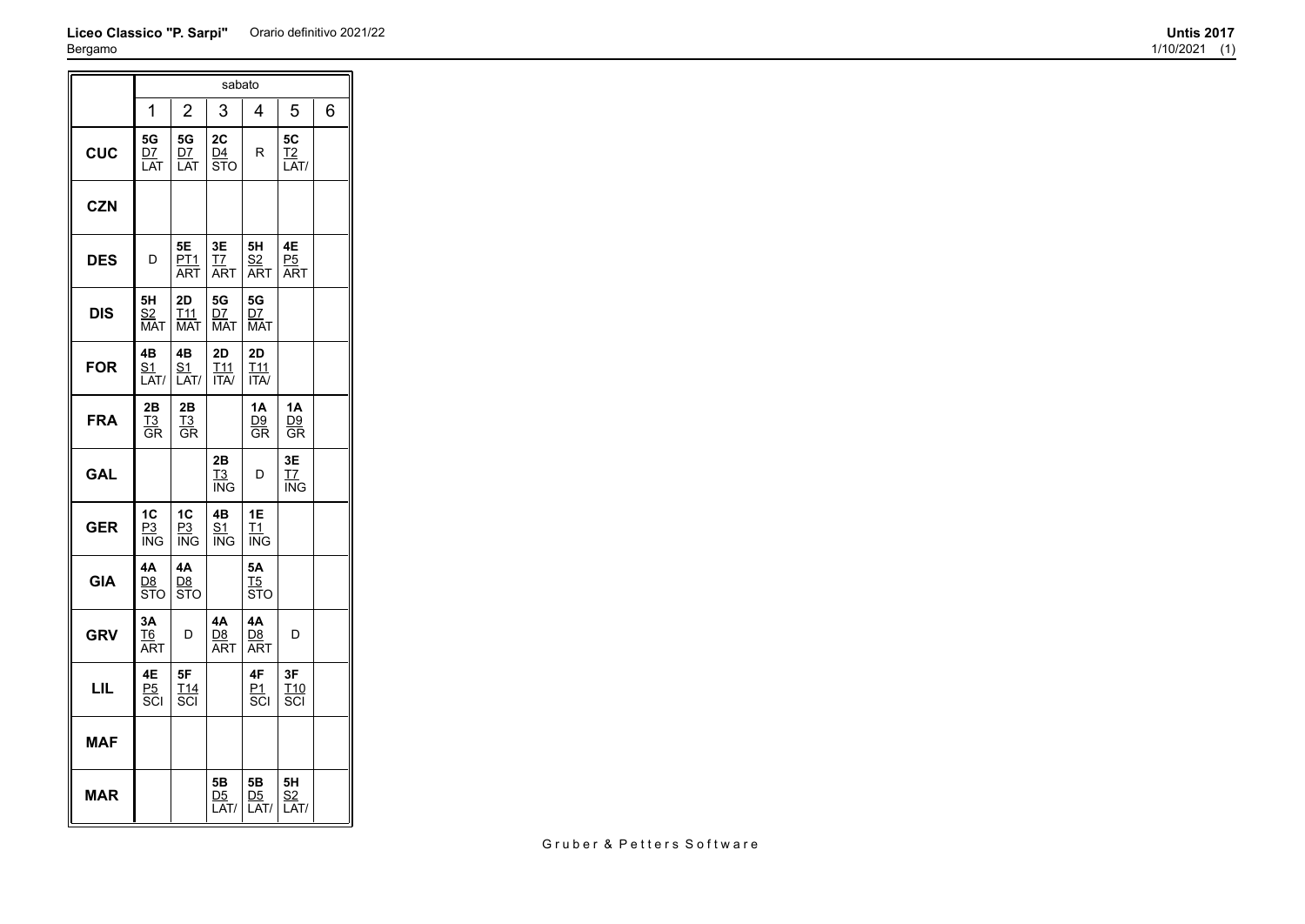## **Liceo Classico "P. Sarpi"** Orario definitivo 2021/22 **Untis 2017** Bergamo

 $\overline{ }$ 

|            |                                             |                        | sabato                        |                                     |                               |   |
|------------|---------------------------------------------|------------------------|-------------------------------|-------------------------------------|-------------------------------|---|
|            | 1                                           | $\overline{2}$         | 3                             | 4                                   | 5                             | 6 |
| <b>MAS</b> |                                             |                        |                               |                                     |                               |   |
| <b>MAZ</b> | 1E<br>$_{11}$<br>GR                         | 1E<br>T1<br>GR         |                               | 3C<br>T <sub>8</sub><br>LAT/        | 5F<br>T <sub>14</sub><br>LAT/ |   |
| <b>MES</b> | 1F<br><u>D2</u><br>GR                       | 1F<br>D2<br>GR         | 3F<br>T <sub>10</sub><br>LAT/ | 3F<br>T <sub>10</sub><br>LAT/       |                               |   |
| <b>MIN</b> | 3E<br><u>T7</u><br>$\overline{\text{ST}}$ o | 3E<br><u>тт</u><br>ѕто |                               | 3B<br><u>S3</u><br><b>STO</b>       | 3B<br><u>S3</u><br>STO        |   |
| <b>MIS</b> |                                             |                        |                               |                                     |                               |   |
| <b>MOR</b> | V                                           |                        | V                             | V                                   |                               |   |
| <b>MRT</b> |                                             |                        |                               |                                     |                               |   |
| <b>MSS</b> | 4C<br>T <sub>13</sub><br><b>MAT</b>         | 1B<br>T4<br><b>MAT</b> | 1E<br>T1<br><b>MAT</b>        | D                                   | 2C<br>D4<br><b>MAT</b>        |   |
| <b>MTT</b> |                                             | 2E<br>D1<br><b>MAT</b> | 1A<br>D9<br><b>MAT</b>        | 1D<br>D <sub>3</sub><br><b>MAT</b>  | 2F<br>P2<br><b>MAT</b>        |   |
| <b>NAR</b> |                                             |                        |                               |                                     |                               |   |
| OLI        |                                             |                        | 2F<br>P2<br><b>ITA/</b>       | 2F<br>$rac{P2}{ITA}$                | 4G<br>P <sub>4</sub><br>LAT/  |   |
| <b>PAG</b> |                                             |                        |                               |                                     |                               |   |
| <b>PAL</b> | 5Β<br>D5<br>ART                             | 5Β<br>D5<br><b>ART</b> | 5F<br>T14<br><b>ART</b>       | 5F<br>T <sub>14</sub><br><b>ART</b> |                               |   |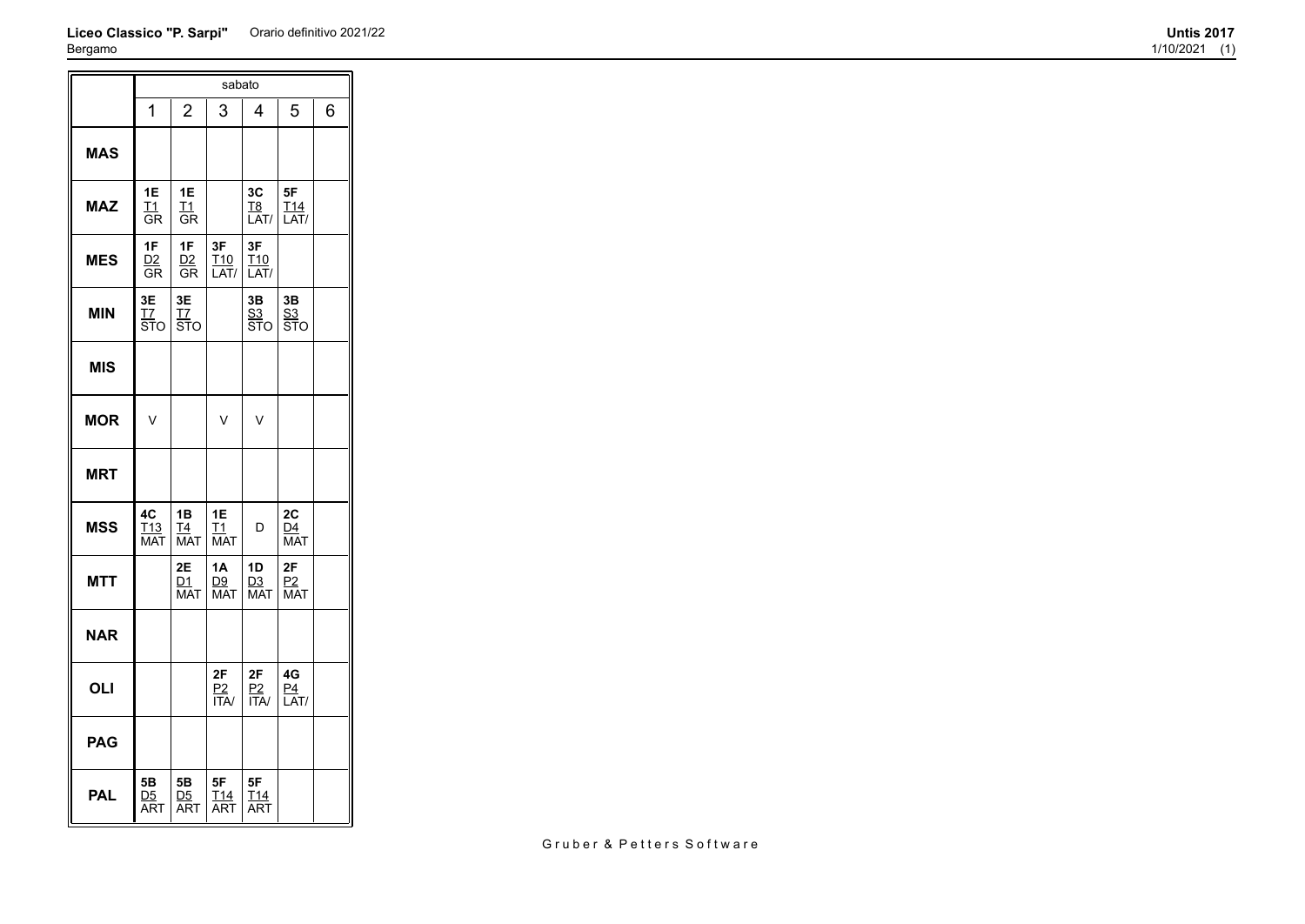## **Liceo Classico "P. Sarpi"** Orario definitivo 2021/22 **Untis 2017** Bergamo

|            |                                                   |                                                  | sabato                             |                                |                                    |   |
|------------|---------------------------------------------------|--------------------------------------------------|------------------------------------|--------------------------------|------------------------------------|---|
|            | 1                                                 | 2                                                | 3                                  | 4                              | 5                                  | 6 |
| <b>PAS</b> | 2E<br>D1<br><b>IRC</b>                            |                                                  | 1D<br>D3<br><b>IRC</b>             | 2C<br>D4<br><b>IRC</b>         | 5Β<br>D <sub>5</sub><br><b>IRC</b> |   |
| <b>PEL</b> | 5E<br>P <sub>T</sub> 1<br>$\overline{\text{SCI}}$ | R                                                | 3B<br><u>s3</u><br>SCI             | V                              | $\vee$                             |   |
| <b>PES</b> |                                                   |                                                  |                                    |                                |                                    |   |
| <b>PIA</b> |                                                   |                                                  |                                    |                                |                                    |   |
| <b>PUS</b> |                                                   |                                                  |                                    |                                |                                    |   |
| <b>RIC</b> | 5C<br><u>T2</u><br>STO                            | 5C<br><u>T2</u><br>STO                           | 3A<br><b>T<sub>6</sub></b><br>зт̃о | 4C<br><u>T13</u><br><b>STO</b> |                                    |   |
| <b>ROS</b> | 2D<br>T11<br>scı                                  | 4C<br>T <sub>13</sub><br>$\overline{\text{SCI}}$ | 4G<br>P <sub>4</sub><br>SCI        |                                | 5G<br><u>D7</u><br>Ξcι             |   |
| <b>RUF</b> |                                                   |                                                  | R                                  | 4B<br><u>S1</u><br>STO         | 4B<br>S1<br>STO                    |   |
| <b>SAN</b> |                                                   |                                                  |                                    |                                |                                    |   |
| <b>SCI</b> |                                                   |                                                  |                                    |                                |                                    |   |
| <b>SIL</b> | 3C<br>T8<br>STO                                   | 3C<br><u>T8</u><br><b>STO</b>                    | 3D<br><u>S4</u><br><b>STO</b>      | R                              | 3C<br><u>T8</u><br>STO             |   |
| <b>SLV</b> |                                                   |                                                  |                                    |                                |                                    |   |
| <b>SNR</b> | 4G<br>P4<br><b>MAT</b>                            | 4G<br>P <sub>4</sub><br><b>MAT</b>               | 5Ε<br><u>PT1</u><br>MAT            |                                | 3D<br><u>S4</u><br><b>MAT</b>      |   |